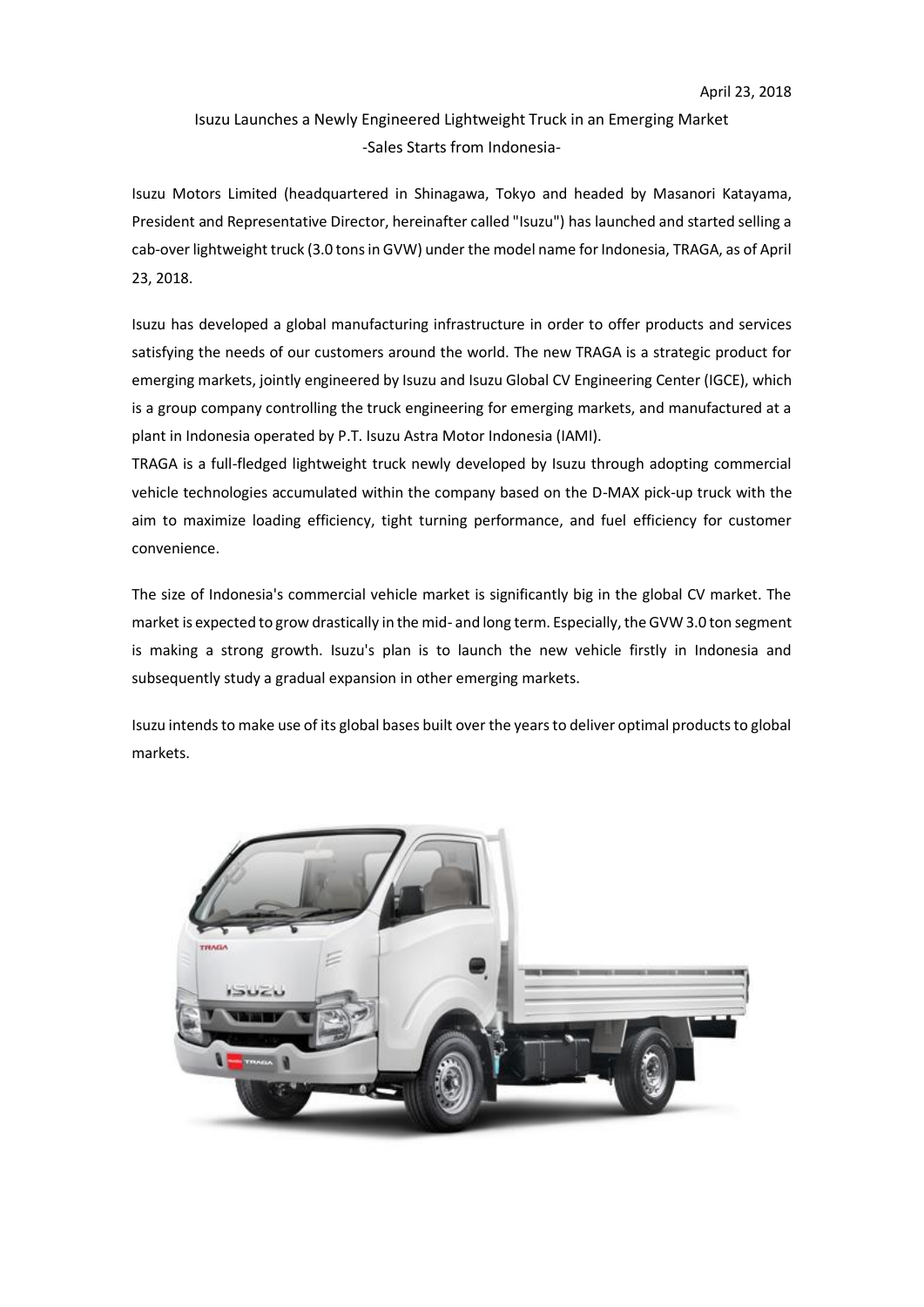Characteristics of the new Isuzu TRAGA:

|                          | 1. Intention of the product engineering: To steadily capture the demand of the growing cab-over |
|--------------------------|-------------------------------------------------------------------------------------------------|
|                          | lightweight truck segment (2.5 to 3.0 tons in GVW) in                                           |
|                          | emerging countries, enrich the product portfolio, and                                           |
|                          | position TRAGA as an entry vehicle to promote the                                               |
|                          | commercial vehicle business in emerging countries.                                              |
| 2. Vehicle model line-up | : 2 models consisting of cab-chassis and flat body                                              |
|                          | application                                                                                     |
| 3. Engine                | : 4JA1(80PS/19.5kgm)                                                                            |
| 4. Dimension             | : 4,520 mm overall length x 1,705 mm overall width                                              |
| 5. Main features         | : TRAGA has adopted a newly engineered robust and                                               |
|                          | lightweight cabin (based on the N Series) and frame                                             |
|                          | (based on the D-MAX).                                                                           |
|                          | TRAGA is equipped with the 4JA1 engine and the MUA                                              |
|                          | transmission, which have proven records in other Isuzu                                          |
|                          | vehicle models and have gained trust in their high                                              |
|                          | durability in the markets.                                                                      |

(Reference information) Manufacturing company's profile:

| Name                             | P.T. Isuzu Astra Motor Indonesia (IAMI)                                    |
|----------------------------------|----------------------------------------------------------------------------|
| Location                         | Jakarta, Indonesia                                                         |
| Establishment 2008               |                                                                            |
| Capital                          | Approx. 8.5 billion JPY                                                    |
| Capital<br>contribution<br>ratio | Isuzu: 50%, Astra Group: 50%                                               |
| <b>Business</b><br>description   | Assembly and sales of Asian Utility Vehicles (AUV) and commercial vehicles |
| Production<br>record             | 17,000 units (2016)                                                        |